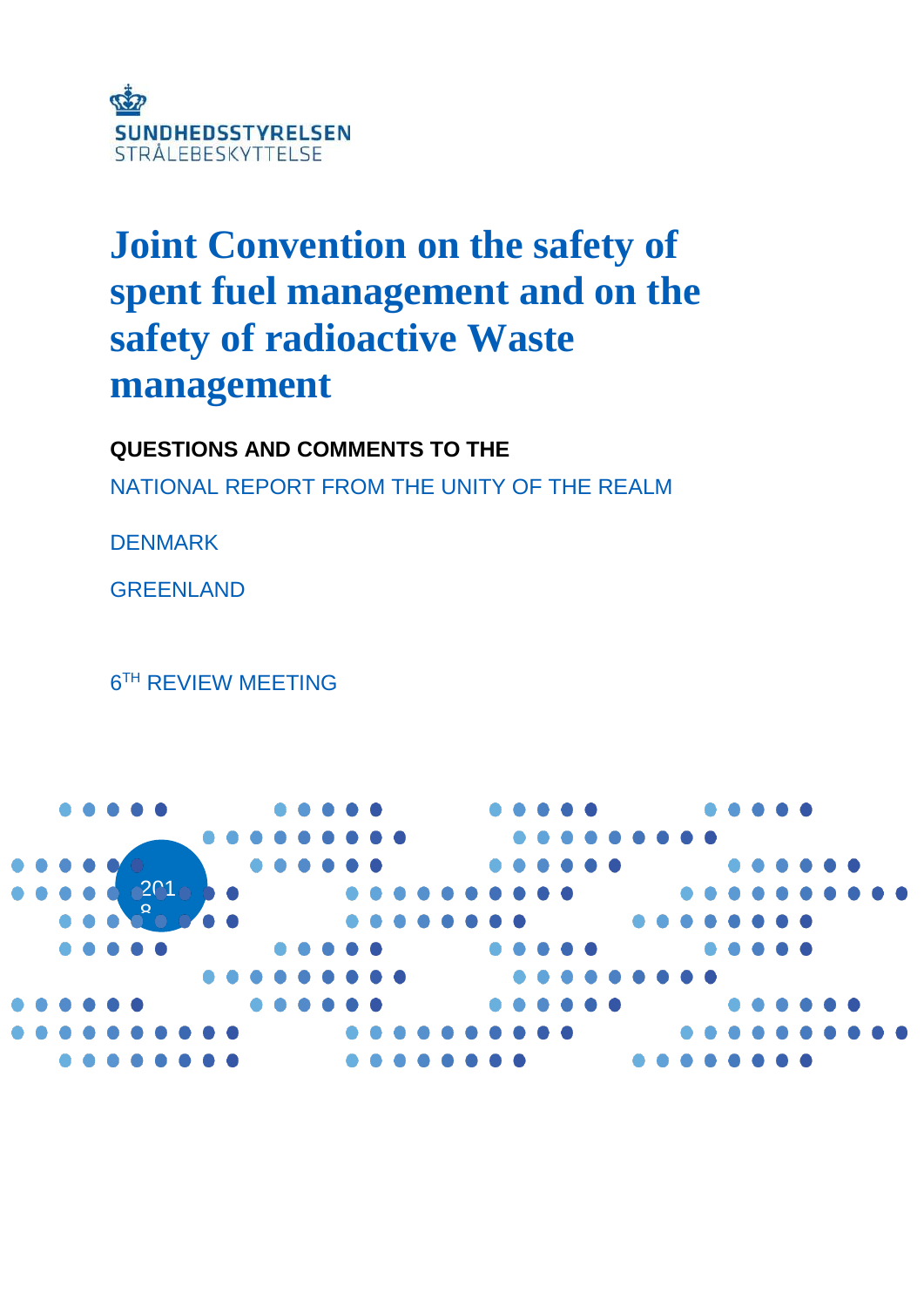

# **Joint Convention on the safety of spent fuels management and on the safety of radioactive Waste management**

QUESTIONS AND COMMENTS TO THE NATIONAL REPORT FROM THE UNITY OF THE REALM

© Sundhedsstyrelsen, 2018 This publication can be cited only with clear reference to the source.

Danish Health Authority Radiation Protection Knapholm 7 2730 Herlev Denmark

www.sis.dk

Subject: Joint Convention, Radioactive Waste, Spent Fuel, Denmark, Greenland

Language: English

Version: 1,0

Version date: (15.05.201)

Format: pdf

Published by Danish Health Authority (May, 2018).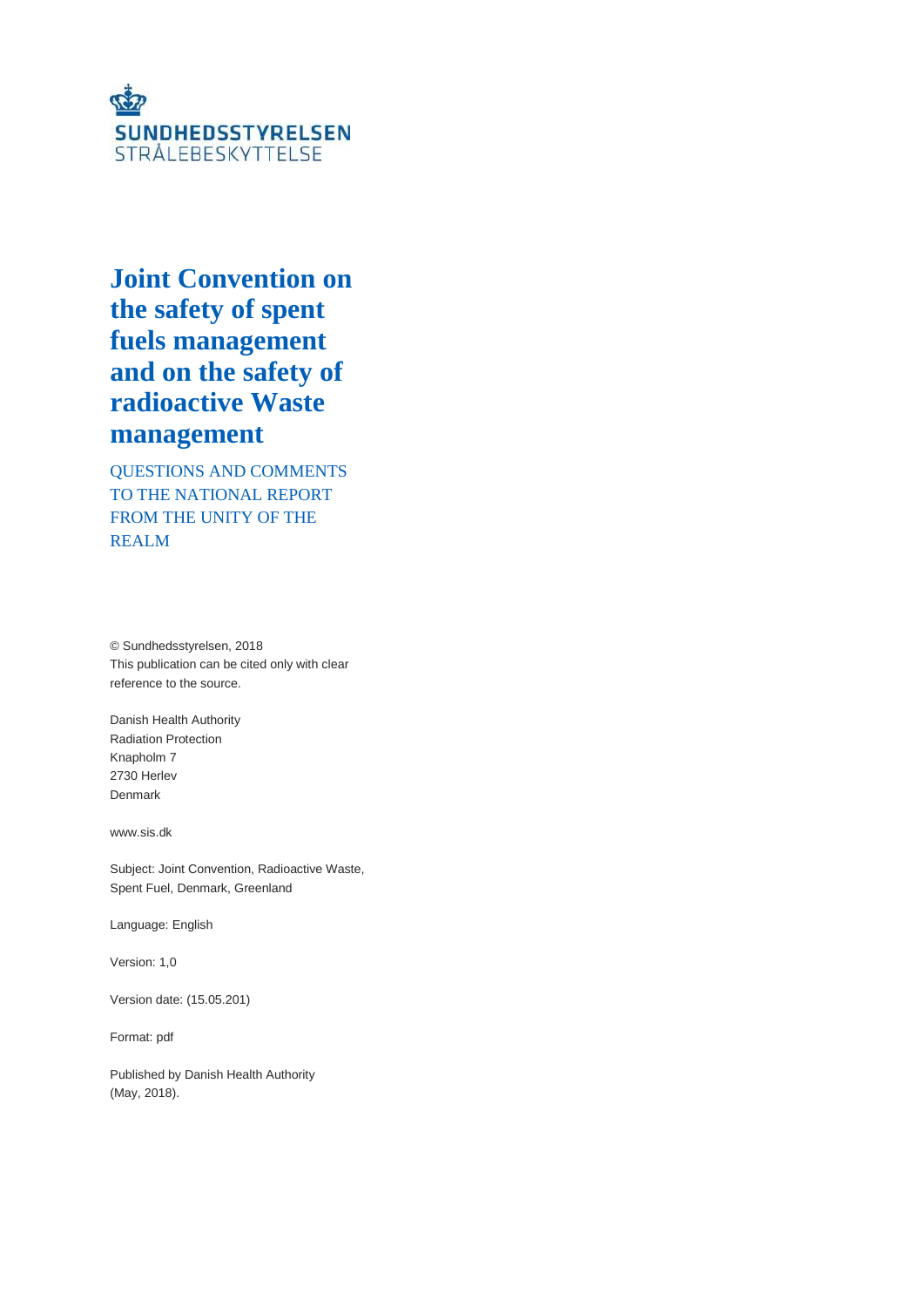# **Contents**

|      | <b>Foreword</b><br>4          |                  |  |
|------|-------------------------------|------------------|--|
| 1    | <b>Questions and Comments</b> | 4                |  |
| 1.1  | Question 1                    | 4                |  |
| 1.2  | Question 2                    | $\,$ 5 $\,$      |  |
| 1.3  | Question 3                    | $\,$ 5 $\,$      |  |
| 1.4  | Question 4                    | 6                |  |
| 1.5  | Question 5                    | $\,6$            |  |
| 1.6  | Question 6                    | 6                |  |
| 1.7  | Question 7                    | 6                |  |
| 1.8  | Question 8                    | $\overline{7}$   |  |
| 1.9  | Question 9                    | $\overline{7}$   |  |
| 1.10 | Question 10                   | 8                |  |
| 1.11 | Question 11                   | $\,8\,$          |  |
| 1.12 | Question 12                   | $\,8\,$          |  |
| 1.13 | Question 12                   | $\,8\,$          |  |
| 1.14 | Question 14                   | $\boldsymbol{9}$ |  |
| 1.15 | Question 15                   | $\boldsymbol{9}$ |  |
| 1.16 | Question 16                   | 10               |  |
| 1.17 | Question 17                   | 10               |  |
| 1.18 | Question 18                   | 10               |  |
| 1.19 | Question 19                   | 10               |  |
| 1.20 | Question 20                   | 11               |  |
| 1.21 | Question 21                   | 11               |  |
| 1.22 | Question 22                   | 11               |  |
| 1.23 | Question 23                   | 11               |  |
| 1.24 | Question 24                   | 12               |  |
| 1.25 | Question 25                   | 12               |  |
| 1.26 | Question 26                   | 13               |  |
| 1.27 | Question 27                   | 13               |  |
| 1.28 | Question 28                   | 13               |  |
| 1.29 | Question 29                   | 14               |  |
| 1.30 | Question 30                   | 14               |  |
| 1.31 | Question 31                   | 14               |  |
| 1.32 | Question 32                   | 14               |  |
| 1.33 | Question 33                   | 15               |  |
| 1.34 | Question 34                   | 16               |  |
| 1.35 | Question                      | 16               |  |
| 1.36 | Question 36                   | 17               |  |
| 1.37 | Question                      | 17               |  |
| 1.38 | Question 38                   | 18               |  |
| 1.39 | Question 39                   | 18               |  |
| 1.40 | Question 40                   | 19               |  |
| 1.41 | Question 41                   | $19$             |  |

TITEL: 20180515\_QUESTIONS AND COMMENTS TO THE SIXTH NATIONAL REPORT OF THE UNITY OF THE REALM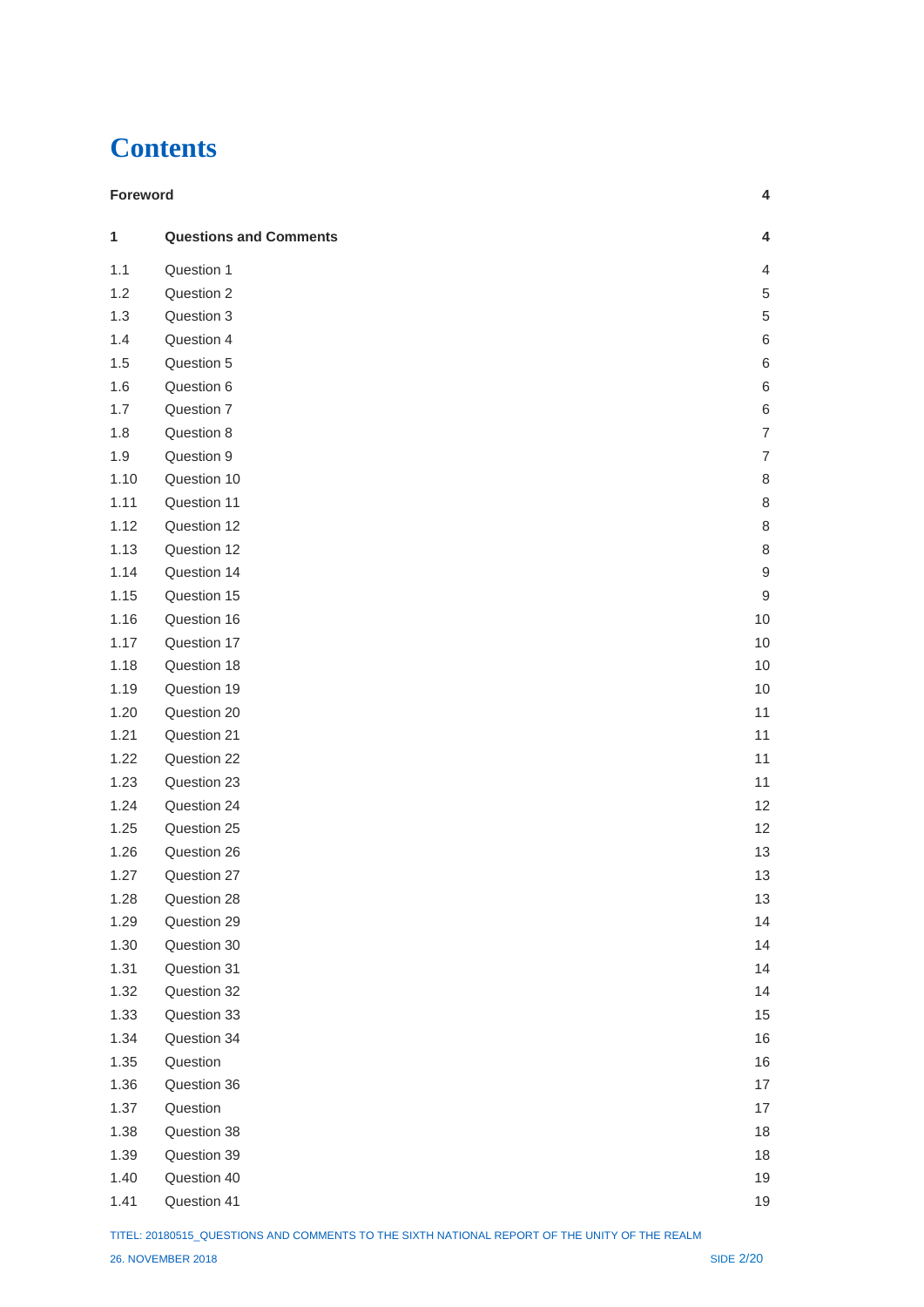| 1.42 Question 42 | 19 |
|------------------|----|
| 1.43 Question 43 | 19 |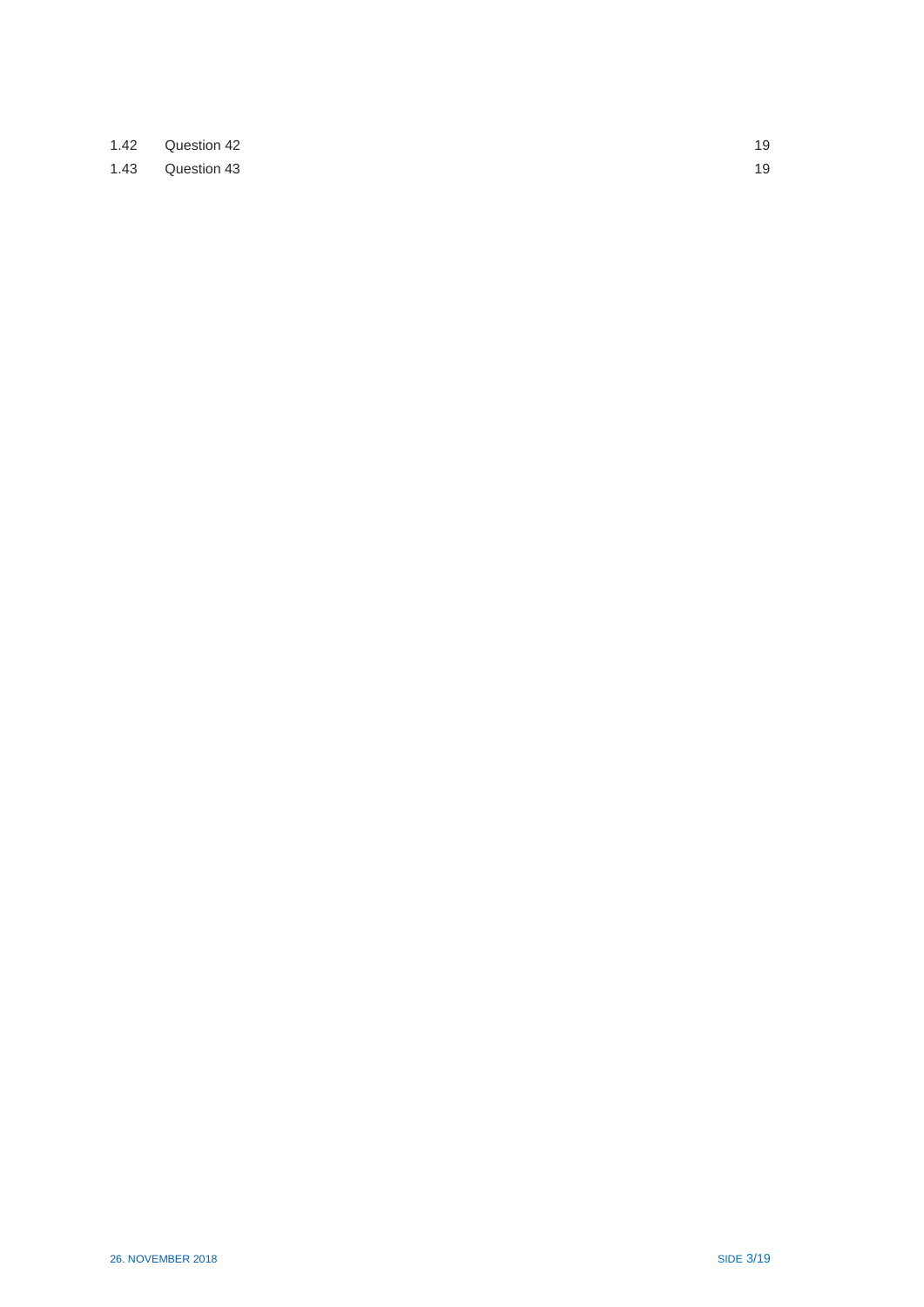# <span id="page-4-0"></span>**Foreword**

In October 2017 the Unity of the Realm submitted the Sixth National Report under the obligation of JOINT CONVENTION ON THE SAFETY OF SPENT FUEL MANAGEMENT AND ON THE SAFETY OF RADIOACTIVE WASTE MANAGEMENT<sup>1</sup>.

Subsequently, the submitted National Report was circulated to Contracting Parties of the Joint Convention and to the observers invited under Article 33(2) of the Convention for reviewing.

This document presents answers to the questions and comments resulting from the review of the 6 th National Report from Denmark. Questions are presented in such a way as to preserve the anonymity of the Contracting Party posing the question.

The questions to the National report from Denmark were answered by the Radiation Protection under the Danish Health Authority in co-operation with the Danish Ministry of Health, the Danish Ministry of Higher Education and Science, Danish Decommissioning and the Danish Emergency Management Agency.

The questions to the National report from Greenland were answered by the Greenland Environmental Agency for Mineral Resource Activities, the Ministry of Health, the Ministry of Mineral Resources and Safety Authority, Ministry of Industry, Labour, Trade and Energy, and the Ministry of Nature and Environment.

# <span id="page-4-1"></span>1 Questions and Comments

## <span id="page-4-2"></span>1.1 Ouestion 1

Could you please explained why the conventions does not apply to the autonmous territories of Faroes islands while the territories are constutionally binded by danish foreing policy matters?

Is there any radwaste produced in the Faroeans territories that is managed in Danemark or Greenland?

**Answer:** The Faroe Islands are a self-governing community within the Kingdom of Denmark. By Act no. 578 of 24 June 2005 (the Takeover Act) supplementary to the Home Rule Act, the Faroe Islands' options to assume further fields of responsibility were considerably expanded.

Except from special areas, for example relating to human rights, it will normally be possible to accede to international agreements that exclusively affect Denmark, whereby the Faroe Islands may decide whether it wishes for the agreement in question also to apply in relation to the Faroe Islands.

The Faroese authorities are subject to the obligations that arise out of agreements under international law and other international rules applying to the Faroe Islands which are at any time binding on the Realm.

 $\overline{a}$ 

<sup>1</sup> <https://www.sst.dk/~/media/509CCB144EC5489592F7345F998C92C1.ashx>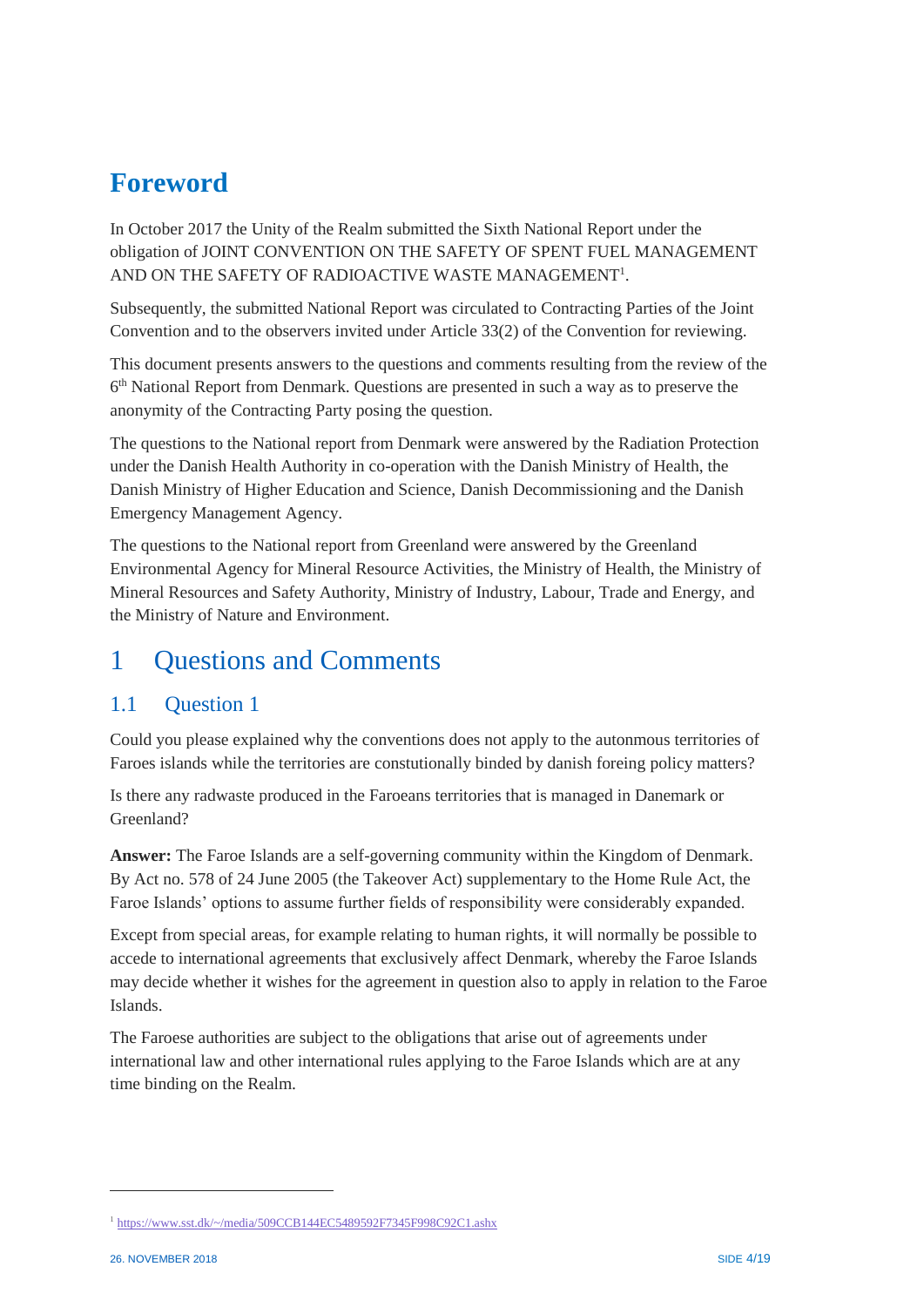It is possible to manage radioactive waste from the Faroe Islands in Denmark, but as of spring 2018, the Ministry of Health does not have knowledge of occasions where Denmark has done so.

The Faroe Islands are a self-governing community within the Kingdom of Denmark. By Act no. 578 of 24 June 2005 (the Takeover Act) supplementary to the Home Rule Act, the Faroe Islands' options to assume further fields of responsibility were considerably expanded.

Except from special areas, for example relating to human rights, it will normally be possible to accede to international agreements that exclusively affect Denmark, whereby the Faroe Islands may decide whether it wishes for the agreement in question also to apply in relation to the Faroe Islands.

The Faroese authorities are subject to the obligations that arise out of agreements under international law and other international rules applying to the Faroe Islands which are at any time binding on the Realm.

It is possible to manage radioactive waste from the Faroe Islands in Denmark, but as of spring 2018, the Ministry of Health does not have knowledge of occasions where Denmark has done so.

## <span id="page-5-0"></span>1.2 Question 2

Is there any dose limit for public in legislation or in the licence?

**Comment**: Releases of radioactive materials from the Waste Management Plant at the Risoe site are primarily liquid and originate in the radioactive wastewater distillation plant from which the purified liquids are transferred to the inactive waste water system and in turn into Roskilde Fjord. Since the reactors were taken out of operation, the release of tritium to Roskilde Fjord has been reduced by one to two orders of magnitude and now displays a declining trend below 100 GBq per year.

**Answer**: Danish Decommissioning is subject to comply with the Operational Limits and Condition for Danish Decommissioning. A dose constraint for the Risø site of 0,1mSv/y in total for the public is part of the Operational Limits and Condition for Danish Decommissioning. It is further stipulated that the contribution to the dose constraint form a single facility within the Risø site must be less than 0.05 mSv/y. These dose constraints to the public are issued in accordance with Order No. 84 of 2nd February 2018 on ionising radiation and radiation protection.

#### <span id="page-5-1"></span>1.3 Question 3

What were the most significant changes to the nationwide nuclear emergency preparedness plan revision?

**Answer**: The 2014-plan is shorter and more focused on coordination between those authorities that have tasks in case of a nuclear emergency situation as well as for coordination mechanisms. According to the sector responsibility principle the various authorities are solely responsible for tasks within their area of responsibility on daily basis as well as in an emergency situation and thus coordination is a prime focus area.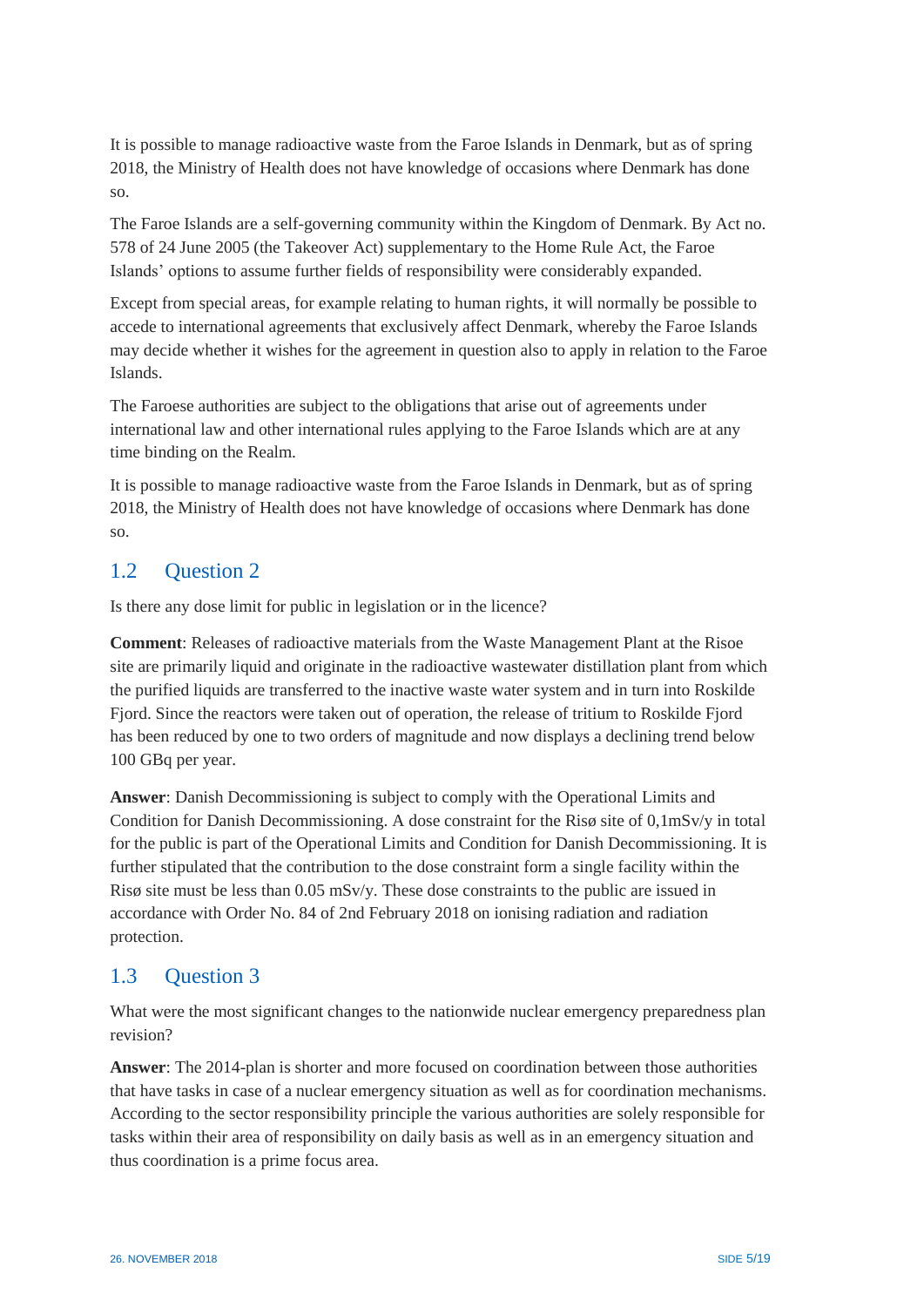# <span id="page-6-0"></span>1.4 Question 4

Who is responsible (administratively and financially) for orphan sources management?

**Answer**: The Danish Health Authority will administratively manage an orphan source, if such will occur, while handling and storage of an orphan source will be done by Danish Decommissioning at the Waste Management Facility at the Risø site. The cost of the handling will be covered by the state through a dedicated entry on the financial act enabling the Danish Health Authority to cover such costs. If an orphan source is found, the Danish Health Authority will initially use the Danish national data integration interface combining data for relevant individuals in Denmark with the Danish Central Business Register a tool to track the owners of a disused sealed sources if such occur as orphan sources. If the owner of the source is found he/she will be held responsible of the cost of handling of the source. If the owner cannot be identified the state takes over the responsibility.

## <span id="page-6-1"></span>1.5 Question 5

Who would physically perform the tasks to ensure the protection of the population as defined by the nationwide nuclear emergency preparedness plan in the case of an accident?

**Answer**: In Denmark, the sector responsibility principle ensures that any authority responsible for a given task on daily basis (non-emergency situations) holds the same responsibility for this task in an emergency situation. The authority responsible for – as an example – public health on daily basis holds the same responsibility in this area in an emergency situation. This goes for any authority and accordingly the nationwide nuclear emergency preparedness plan does not change the areas of responsibility as they apply on daily basis. The main focus of the plan is on coordination between authorities in an emergency situation.

In Greenland the sector responsibility principle is ensured by including the establishment of a general emergency plan and a specific nuclear emergency plan as a term in the exploitation/mining licenses, which needs to be approved by the Government of Greenland.

## <span id="page-6-2"></span>1.6 Question 6

Are there any emergency exercises in Denmark, or in Greenland taking places, to verify the tasks defined by the emergency plan? If so, how often?

**Answer**: Every two years a major exercise is conducted in Denmark for the most central emergency preparedness authorities. The scenario of the exercise varies. It could include a nuclear emergency situation as was the case of the exercise in 2015.

Smaller tabletop exercises involving authorities related to nuclear emergency situations are conducted on an almost yearly basis.

To date, no nuclear emergency preparedness exercise has been conducted in Greenland.

## <span id="page-6-3"></span>1.7 Question 7

**Comment**: On 15 December 2016, the Kingdom of Denmark withdrew its territorial declaration with regard to Greenland made upon acceptance of the Joint Convention on the Safety of Spent Fuel Management and on the Safety of Radioactive Waste Management.

The Report of Greenland is seen as a standalone document, but is annexed to the Danish report.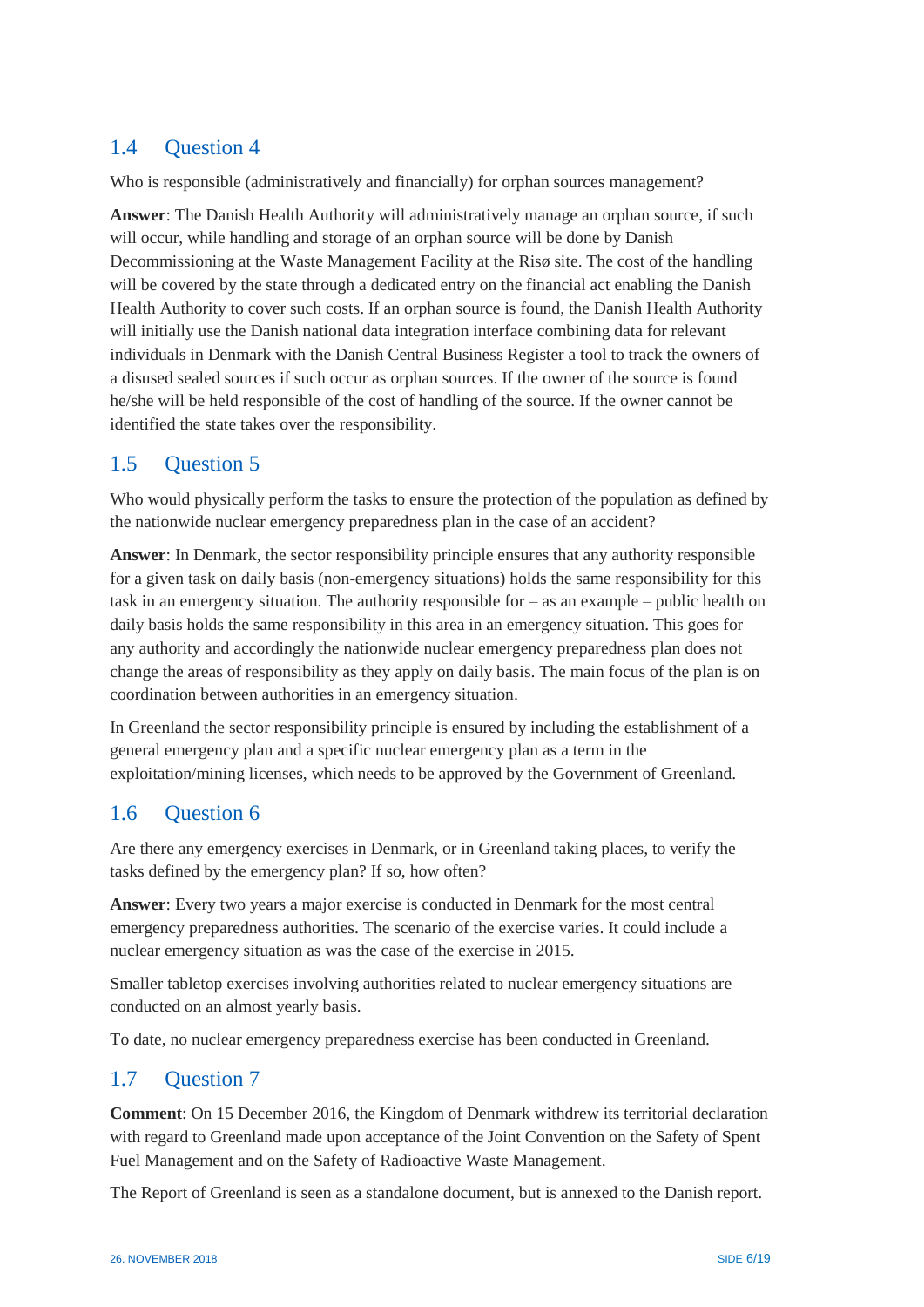**Answer**: The sixth national report from the Unity of the Realm as contracting party to the Joint Convention on the Safety of Spent Fuel Management and on the Safety of Radioactive Waste Management consists of equal contributions from both Denmark and Greenland. The Report by Greenland is a standalone document, despite the annexation. The introduction to the report from the Unity of the Realm states that: "*Given the extensive powers of Self-Government arrangements for Greenland, which include independent legislative competences in the fields of radiation protection and radioactive waste management, Greenland is thus under obligation to report independently to the Convention on the application of widely recognized principles and tools for high-quality safety management of radioactive waste*."

#### <span id="page-7-0"></span>1.8 Question 8

Radioactive waste inventory: Twice in the report, the volume/mass is given with a circa sign (~). How accurate are these accountings? Are there more accurate figures or are these estimated values from calculations?

**Answer**: In Section D, table 3, the volume of waste in the Low Level Waste Storage is reported as ~ 1200 m3. The number is established by multiplying the number of stored drums with the outer volume of a standard waste drum. The way of calculation is believed to be the best way of establishing the waste volume for the Low Level Waste Storage.

In section D, table 4, the overall mass of the waste in the Drum storage and Centralvej Storage is reported as  $\sim$  130 tons. The waste in the two storages is mainly historical waste which has not yet been finally characterized. For example, registrations of weight are insufficient. As a consequence the mass estimated for the Fifth National Report from Denmark ( $\sim$  127 tons) has been given with an addition of the mass of waste received, mainly from external users, in the period since 2015. Presently this is the most accurate figure existing.

#### <span id="page-7-1"></span>1.9 Question 9

Spent fuel management policy: If Denmark decides in favour of the long-term storage option, are there any plans as to what kind of storage facility can be used and what the timespan is in which such a facility could start operation?

**Answer**: The Danish Government has proposed a long-term management policy which – if adopted by the Danish Parliament – will see the continuation of storage activities by Danish Decommissioning on the Risoe Peninsula. A new storage facility will be constructed to ensure safe management of Danish radioactive waste and spent fuel until 2073 by which year a repository solution must be established and approved for operations. The new storage facility at Risoe will be designed with the following key functions in mind:

- Sufficient capacity to store the Danish radioactive waste and spent fuel in the period 2023-2073, including additional waste to be received from users of radioactive sources within this timespan
- Sufficient protection against flood situations in Roskilde Fiord where the Risoe Peninsula is located
- Sufficient means to control temperature and humidity levels in the storage facility

Following the Danish Government's proposal to the Danish Parliament, the new storage facility is proposed to be constructed during the period 2018-2023. The storage facility will be planned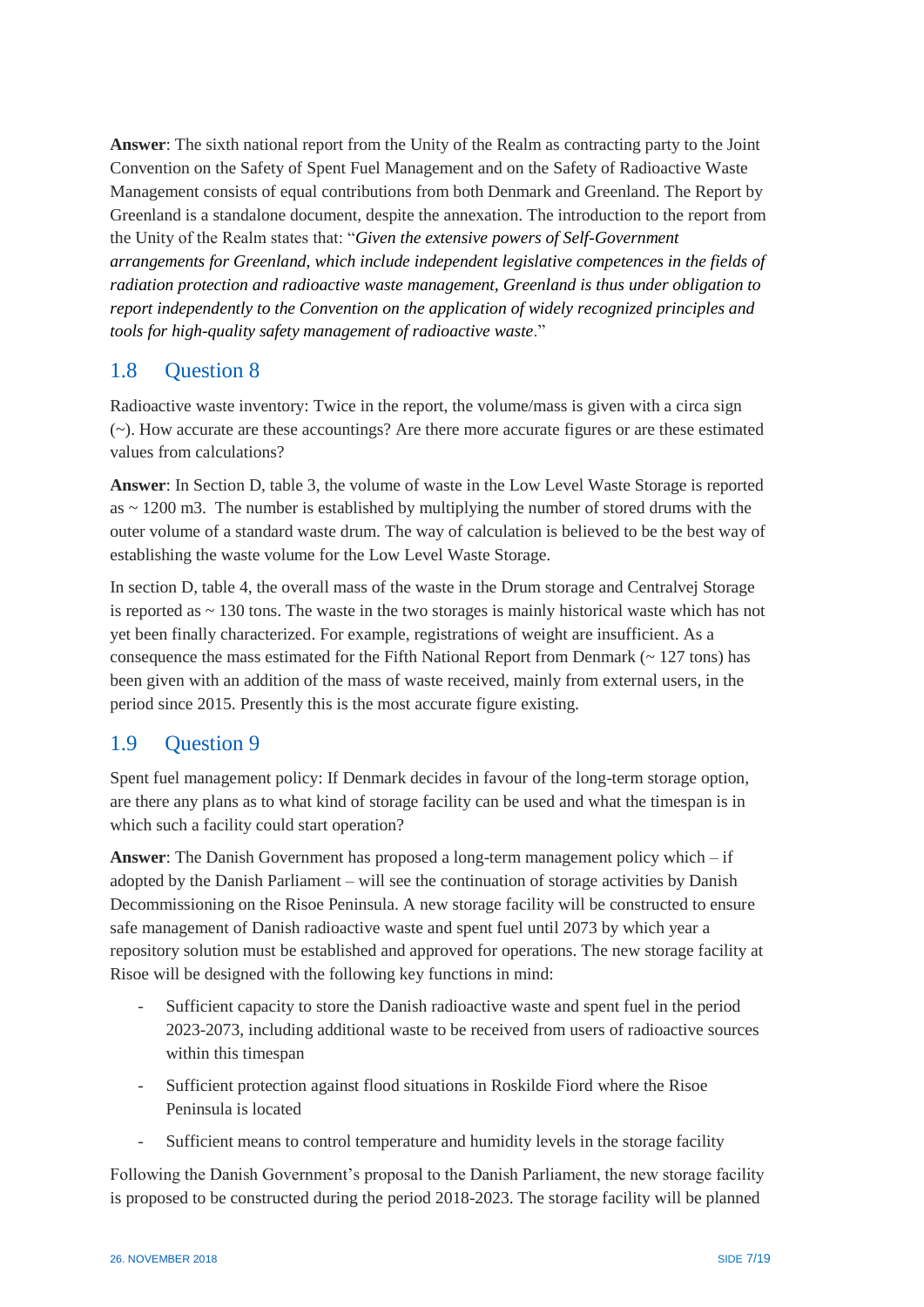for operations to begin in 2023 on condition of the approval by Danish Nuclear Regulatory Authorities.

# <span id="page-8-0"></span>1.10 Question 10

Disused radioactive sources: In the National Report it is written that the Greenland Health Care System does not use sealed sources. Could Greenland please describe whether sealed sources are applied in industry and education and is there an accounting system in place?

**Answer**: In Greenland, no use of sealed sources within industry and education is on record. The development of a system for registration and licensing, pursuant of the Radiation Protection Act which entered into force 1st February 2016 is underway.

## <span id="page-8-1"></span>1.11 Question 11

**Comment**: Denmark is thanked for its detailed national report.

**Answer**: The comment is greatly appreciated.

## <span id="page-8-2"></span>1.12 Question 12

It is noted that the entire process of decommissioning including all radioactive waste management is accredited to ISO 9001. This is subject to bi-annual audits and a more comprehensive audit every third year by the Accreditation Body. Could Denmark give an indication of how compliant Danish Commissioning is with the above standard?

**Answer**: Danish Decommissioning is fully compliant with ISO 9001. The coverage of the system is "Decommissioning of the nuclear facilities at the Riso peninsula" according to the certificate. In more detail, the accreditation covers:

- Decommissioning, both dismantling and decontamination of the nuclear facilities to free release status.
- Handling and storage of radioactive waste.
- Maintenance of the nuclear facilities until decommissioning.

Receipt and storage of radioactive waste from external, Danish companies and institutions is not directly covered by the accreditation. However, the procedures and other relevant documents are managed in the same management system, and in practice external waste is handled in the same way as Danish Decommissioning's own produced waste.

The most recent management system certificate (issued on 8th June 2017) certifies that Danish Decommissioning meets the demands of the DS/EN ISO 9001:2015 standard, which replaces the former 2008 version of the standard. The certificate is based on a more comprehensive audit to certify compliance with the new version of the standard.

## <span id="page-8-3"></span>1.13 Question 12

It is noted that in accordance with the Nuclear Installations Act (1962) Danish Decommissioning is subject to Operational Limits and Conditions in an authorisation by the Danish Health Authority Radiation Protection. Can Denmark outline how often does the Regulatory body inspect against the condition of this authorisation and how compliant is Danish Commissioning with the conditions of their authorisation and any other relevant legislation?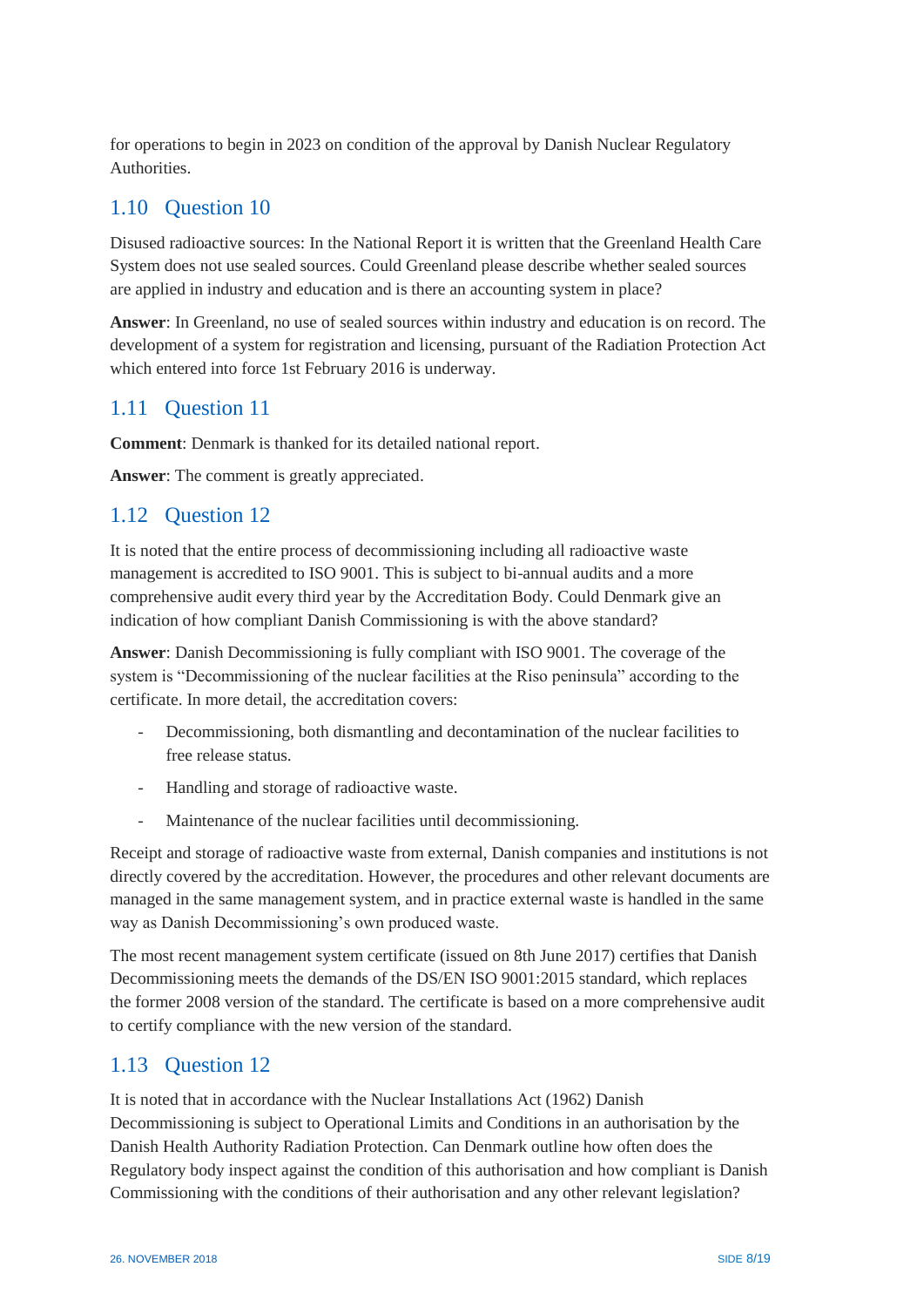**Answer**: The Operational Limits and Conditions set for Danish Decommissioning sets specific limits on the day-to-day operations of the decommissioning activities such as for instance requirements to monitor radiation and contamination levels at specific facilities as well as requirements regarding predisposal management and storage of waste generated during decommissioning or received from other waste producers in Denmark. The Operational Limits and Conditions further include requirements for monitoring and control of discharges and environmental monitoring, emergency management etc. Danish Decommissioning reports on such activities as required in the Operational Limits and Conditions, and must also according to the conditions apply for permits to undertake specific decommissioning projects or subprojects, pre-specified in the overall decommissioning plan. The Nuclear Regulatory Authorities perform inspections through review of reports and applications and performs onsite visits and inspections 1-2 times per year related to routine operations, and additional 4-6 times per year related to specific decommissioning projects. Announced and unannounced inspections are also carried out on an ad-hoc basis.

The overall level of compliance is (among other topics relevant to safety) evaluated every three years by the Nuclear Regulatory Authorities and communicated to the responsible minister and the Danish Parliament. The conclusion of the last report covering the period from 2014-2017, was that the decommissioning activities are proceeding as planned, and maintaining a level of safety and radiation protection which is satisfactory.

#### <span id="page-9-0"></span>1.14 Question 14

Can Denmark provide details as to whether there is an estimated time frame for when the longterm storage facility will be completed and operational?

**Answer**: Please refer to the reply to Question 8 above. Following the Danish Government's proposal for a long-term solution, to be decided by Danish Parliament in the spring of 2018, the commissioning of a new storage facility located on the premises of Danish Decommissioning is estimated to take place in 2022-2023.

#### <span id="page-9-1"></span>1.15 Question 15

Can Denmark give an outline of what procedures are in place for dealing with an orphan source should one be discovered in Greenland and will Greenland have access to the Danish long-term storage facility should this be required?

**Answer**: No formal procedures between Denmark and Greenland have been established for managing the occurrence of orphan sources found in Greenland. There have been a small number of cases where disused sources still in the possession of the licence holder and originating in Greenland have been handed over to the Waste Management Facility at the Risø site, in order to prevent loss of regulatory control. Such movements have taken place in accordance with Danish law, requiring case-by-case approval by the Danish Health Authority upon application by Danish Decommissioning requesting permission to accept waste from a waste producer operating outside the Danish legislative domain.

Thus, there are no general procedures set up at Danish Decommissioning (DD) regarding receipt of radioactive waste from Greenland.

There are no provisions in the Danish Government's proposal for a long-term management solution for radioactive waste in Denmark, to establish formal agreements and procedures for accepting radioactive waste from Greenland at a future Danish long-term storage facility.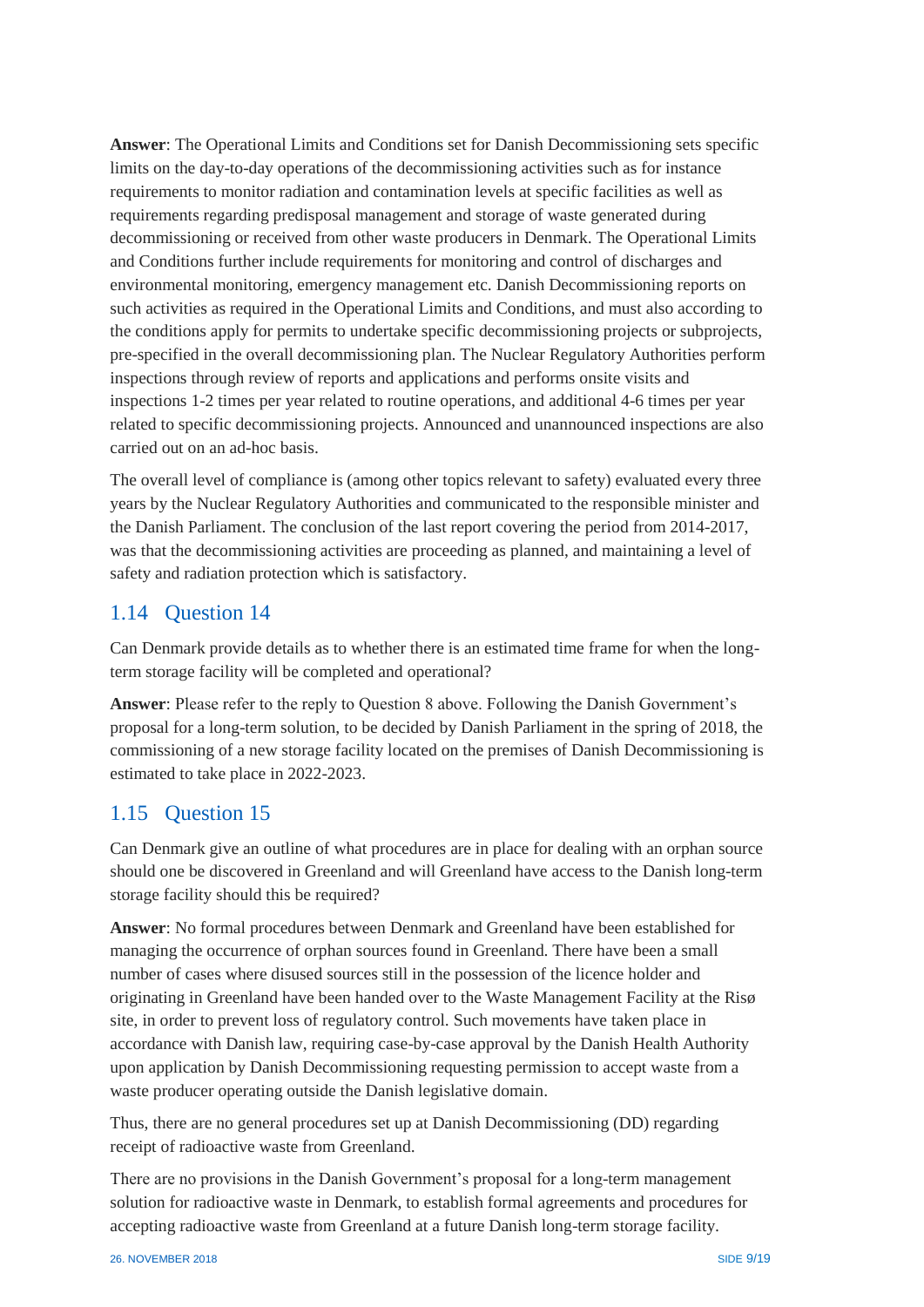Greenland will develop a system for safe management of orphan sources.

#### <span id="page-10-0"></span>1.16 Question 16

**Comment**: Areas of Good Performance/ Good Practice: The system of interfacing relevant individuals in Denmark with the Danish Central Business Register that allows a proactive and timely intervention by the authorities where companies holding radioactive sources have declared for bankruptcy, etc. This should minimise the possibility of sources falling out of regulatory control and allows for individual sources to be linked to their owners.

**Answer**: Denmark thanks for the suggestion of the Danish national data integration interface as an area of good performance/good practice.

#### <span id="page-10-1"></span>1.17 Question 17

**Comment**: Challenges: The siting of a long-term storage facility may prove to be difficult as local buy-in may be difficult to achieve.

**Answer**: The Danish Government has proposed to continue the storage of radioactive waste at the present location of Danish Decommissioning on the Risoe Peninsula until a long-term disposal solution will be operational. Hence, there will be no need for a new siting process to localise a long-term storage facility. It is proposed to construct a new storage facility which will be designed for an operational period of up to 50 years, after which time a final repository must be ready and approved for operations by no later than 2073. The Danish Government has decided not to propose a long-term storage policy like the one pursued by The Netherlands. The comparatively limited Danish radioactive waste inventory and Denmark's status as a non-nuclear power nation have been found not to warrant a long-term storage solution for a time span of 100 years.

## <span id="page-10-2"></span>1.18 Question 18

Since the reference documents cited in para.H.3.2 are almost in Danish, could Denmark provide a description of these criteria?

**Comment**: For the preparation of the safety case of the long-term storage facility, the general safety criteria were laid out.

**Answer**: The principles for the protection of humans and the environment were presented in the report on "Safety, economy and operation for a Danish long-term storage facility for radioactive waste" from the supplementary long-term storage studies, available in English through the following link: http://www.dekom.dk/media/169966/langtidsmellemlager\_rapport\_eng.pdf

The general safety criteria referred to in the report are described on pages 10-12, and present dose constraints for operation of a long term storage facility of 0,1 mSv/y. After conclusion of the storage period, a dose constraint for a disposal facility has been set at 0,1 mSv/y during the operational phase, and 0,01 mSv/y after closure of the disposal facility. During the iterative process of building the safety case, more specific safety criteria will be developed within the framework of the above mentioned dose constraints.

## <span id="page-10-3"></span>1.19 Question 19

Have decommissioning plans for the present radioactive waste management facilities been prepared, updated and reviewed by the regulatory body?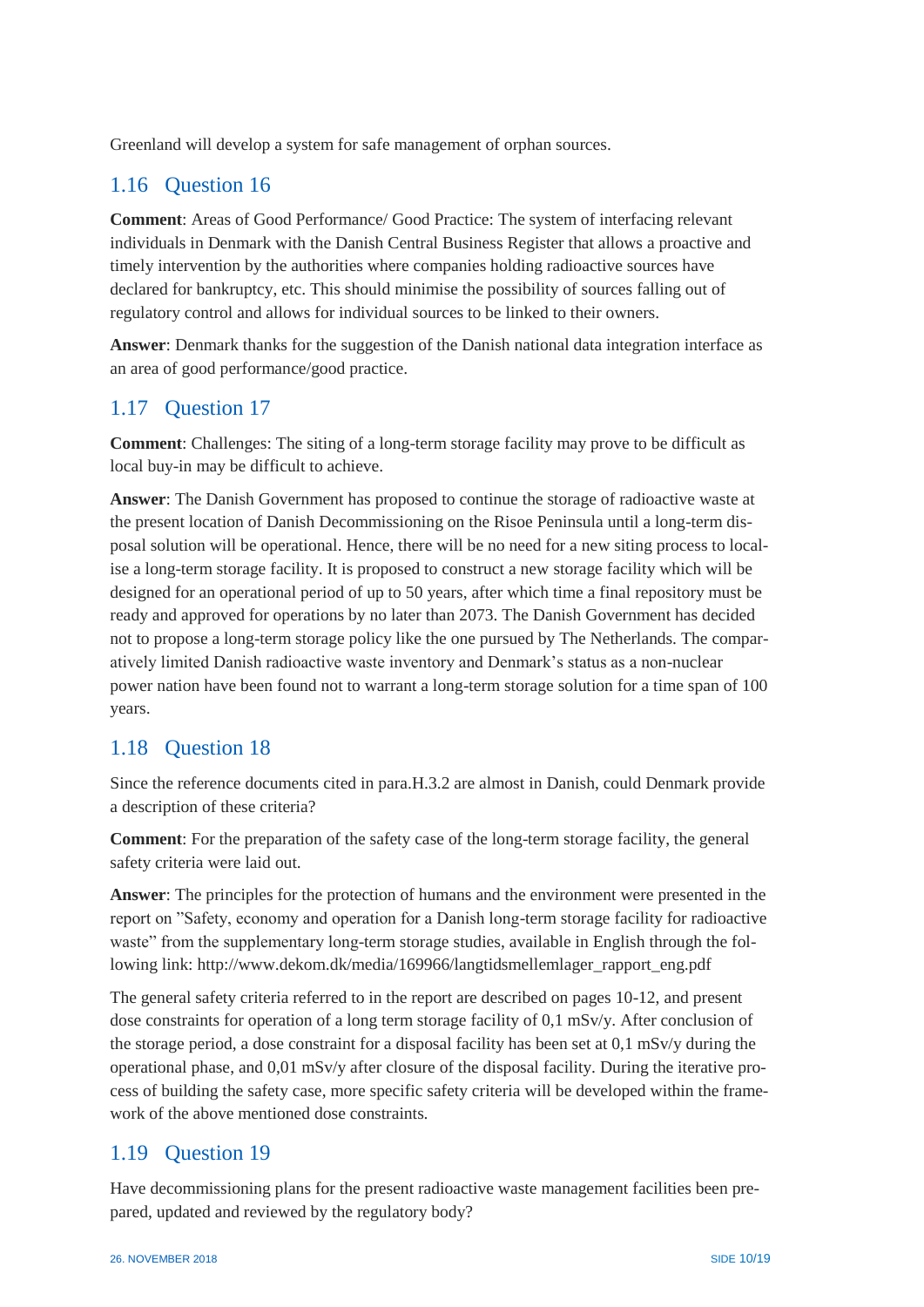**Answer**: At the Risø site the radioactive waste management facilities in operation are the last nuclear installations to be decommissioned. The decommissioning plans for the waste management facilities are being prepared by Danish Decommissioning, but are jet to be presented to the Nuclear Regulatory Authorities.

# <span id="page-11-0"></span>1.20 Question 20

Could Denmark explain who are the external waste producers and what type of waste do they produce?

**Answer**: External waste producers are the hospitals, laboratories, industry etc. as stated in the current report. These waste producers deliver between 2 and 6 tons of radioactive waste per year to Danish Decommissioning. The radioactive waste from the external producers range from radioactive substances or liquids and disused sealed sources and consumer products containing radioactive substances (ex. smoke detectors). In general, NORM-waste from the oil and gas industry is not accepted at the Waste Management Facility at the Risø Site.

# <span id="page-11-1"></span>1.21 Question 21

Why at page 6 has it been written that " *Knowledge and competence compiled in a very small group of people*"? It seems a contradiction.

**Comment**: It is mentioned that "After undergoing staff reductions and loss of staff in 2012, the Danish Health Authority, Radiation Protection has filled vacancies and formed new positions such that staffing is equivalent to pre-2012 levels.

**Answer**: The phrasing on page 6 refers to the challenges mentioned in the Rapporteur's Report for Denmark at the 2015 meeting, which have since been addressed as described in the present report. Since completion of the 6th review report, the Danish Health Authority, Radiation Protection has increased staff by another 20 %.

## <span id="page-11-2"></span>1.22 Question 22

Are there in Denmark any manufacturers of SRS?

Would Denmark allow re-entry of DSS according to art. 28 paragraph 2?

**Answer**: 1) Only weak sealed radioactive sources for educational purposes are manufactured in Denmark. 2) For disused sealed sources manufactured in Denmark, a return to Denmark will be allowed at the end of its lifetime.

## <span id="page-11-3"></span>1.23 Question 23

Could Denmark provide more details about on on-site emergency plans? Are they approved by the regulatory authorities?

Are off site emergency plans foreseen?

Are these plans (on site and off site) regularly exercised?

Are emergency plans in force to cope with emergency arising from foreign facilities?

Are bilateral agreements with neighbouring countries in force?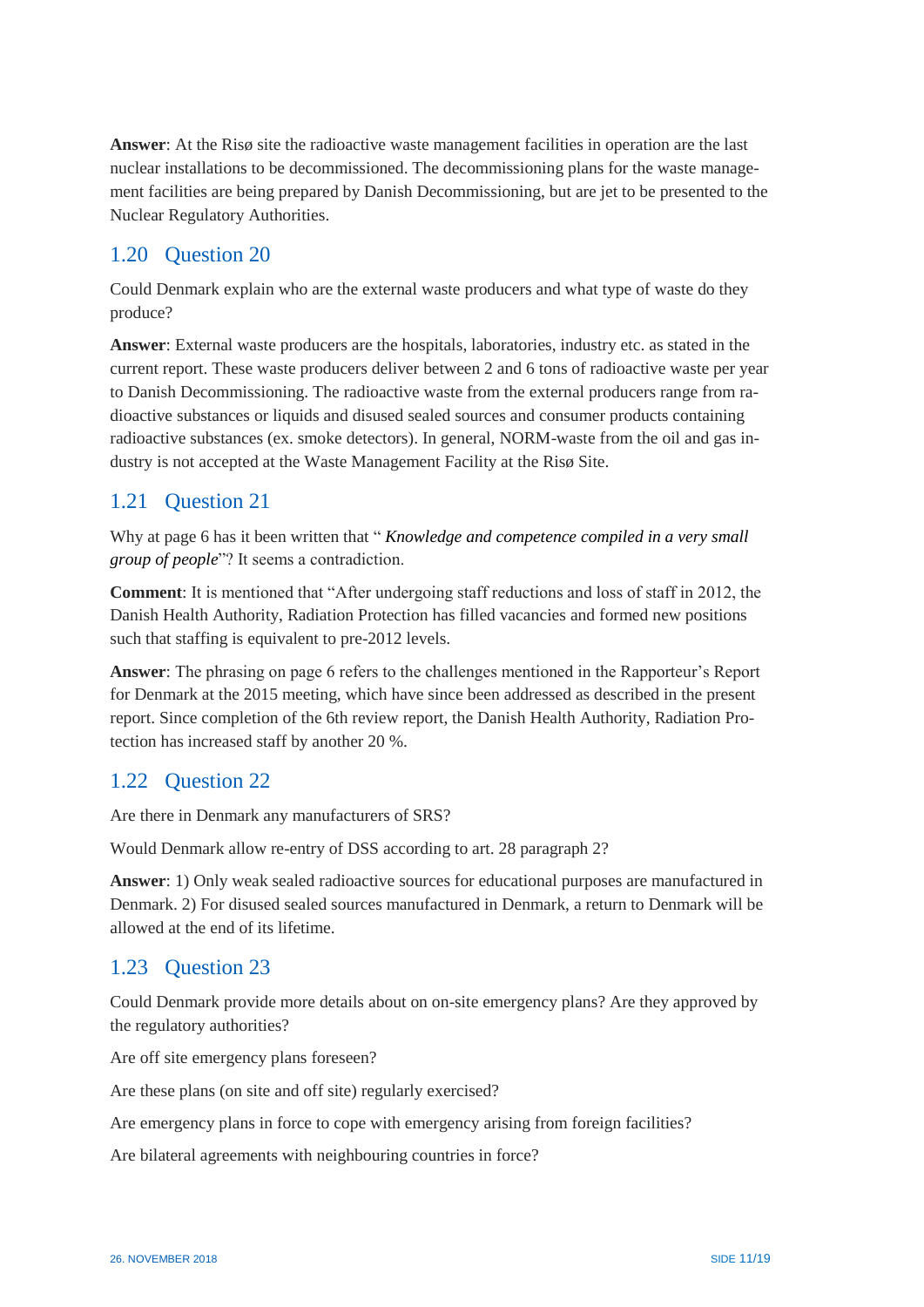**Answer**: 1) The Operational Limits and Condition for Danish Decommissioning sets a framework for the on-site emergency plans, including manning as well as skills and training requirements. The licensee issues the detailed plans that are subject to special inspections.

Danish Decommissioning has emergency plans, including qualified staff on duty all day and night in case of on-site emergencies.

The emergency plans are activated when the following occurs:

- Release of radioactive materials to the surroundings (or risk of a release) from the nuclear facilities
- After events where external services are called in (fire service, police, emergency medical service etc.)
- Personal injuries with radioactive contamination
- Over-exposure from external radiation
- Over-exposure from intake of radioactive materials
- Failure on the technical installations at the nuclear facilities

The emergency plans are approved by the Nuclear Regulatory Authorities.

2) The nationwide nuclear emergency management plan also includes provisions to manage offsite effects in case of an accident at the site of the licensee.

3) The on-site emergency plans are exercised annually with participation of both the licensee and the Technical University of Denmark Risø Campus on the same site. These exercises are supervised by the Nuclear Regulatory Authorities.

4) A nationwide nuclear emergency plan is in force and copes also with emergency arising from foreign facilities. The main focus of the plan is on coordination between those authorities that have tasks in case of a nuclear emergency situation as well as for coordination mechanisms. The reader is also referred also to answers to questions 23 and 24.

5) There are bilateral agreements with all neighbouring countries having nuclear installations, as well as very close cooperation with the Authorities responsible for emergency management at the two nearest nuclear power plants (Ringhals and Brokdorf).

## <span id="page-12-0"></span>1.24 Question 24

Is the practice of transport of radioactive material (radioactive waste) subject to notification or authorization by registration or license?

**Answer**: Transboundary transports of radioactive waste and used fuel is subjected to notification in accordance with Directive 2006/117/Euratom. However, transport of radioactive waste within Denmark is not subject to notification or authorization, but the transports must be conducted in compliance with the European Agreement concerning the International Carriage of Dangerous Goods by Road (ADR).

#### <span id="page-12-1"></span>1.25 Question 25

Is the implementation of the optimisation demonstrated by the operator in the documentation submitted for the license issue?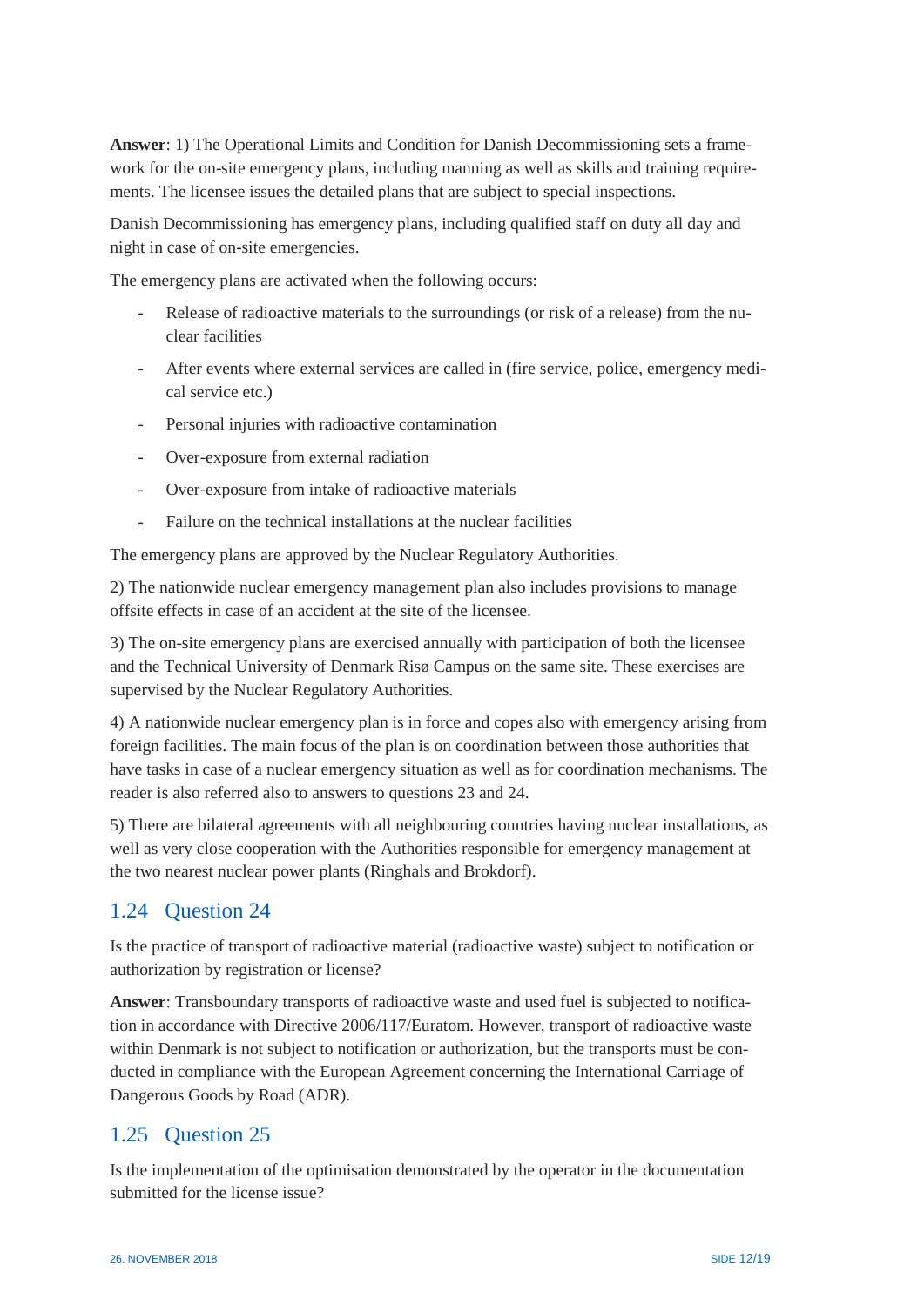**Answer**: As stated under Article 24, (p. 34), the operational radiation protection program for Danish Decommissioning must comply with the regulations given in Operational Limits and Conditions for Danish Decommissioning. These refer to the Act No. 23 of 15th January 2018 on ionising radiation and radiation protection and pursuant orders, which specifically state the requirement for optimization.

# <span id="page-13-0"></span>1.26 Question 26

For members of the public and exposed workers, are effective and equivalent dose limits for specific organs and tissues established?

**Answer**: Yearly effective dose limits for exposed workers and the public is given in Order No. 84 of 2nd February 2018 on ionising radiation and radiation protection. This order also provides limits for equivalent doses to the eye, skin and extremities.

# <span id="page-13-1"></span>1.27 Question 27

Does the operator provide, in the licensing documentation, an analysis of the possible accident scenarios involving unplanned or uncontrolled releases and the assessment of the relevant consequences in terms of radiological impact on critical groups of people concerned, with the aim of establishing ad hoc corrective measures?

**Answer**: The Risø site is a nuclear research site under decommissioning, and none of the nuclear reactors are in operation. Danish Decommissioning is subjected to comply with the Operational Limits and Condition for Danish Decommissioning, hence description of each decommissioning project must be submitted to the Nuclear Regulatory Authorities for approval before being initiated. Safety and risk assessments are substantial parts of a decommissioning project, and includes both planned exposure and unplanned scenarios, involving critical groups where relevant.

In addition, work assessments plans for each step of decommissioning project must be submitted to the Nuclear Regulatory Authorities, before the decommissioning work is initiated. These plans include an evaluation of the radiological risks in relation to the decommissioning work, and how the radiological risks are managed. Evaluation of doses related to exposed workers and the public are included as well.

## <span id="page-13-2"></span>1.28 Question 28

Have specific clearance levels been established? If so, on which radiological criteria are they based?

**Answer**: Specific clearance levels have been established and these can be found in Order No. 85 of 2nd February 2018 on the use of radioactive substances. The Clearance Laboratory (F-lab) for decommissioning waste upholds an independent accreditation (ISO/IEC 17025), ensuring that clearance takes place according to the same radiological critieria.

The specific clearance levels established by the Danish Nuclear Authorities includemass-specific clearance, referring to IAEA Safety Guide No. RS-G-1.7, as well as surface-specific clearance referring in EU Radiation protection 113 are used. Harmonization of these clearance levels to ensure compliance with COUNCIL DIRECTIVE 2013/59/EURATOM of 5 December 2013 laying down basic safety standards for protection against the dangers arising from exposure to ionising radiation, and repealing Directives 89/618/Euratom, is underway.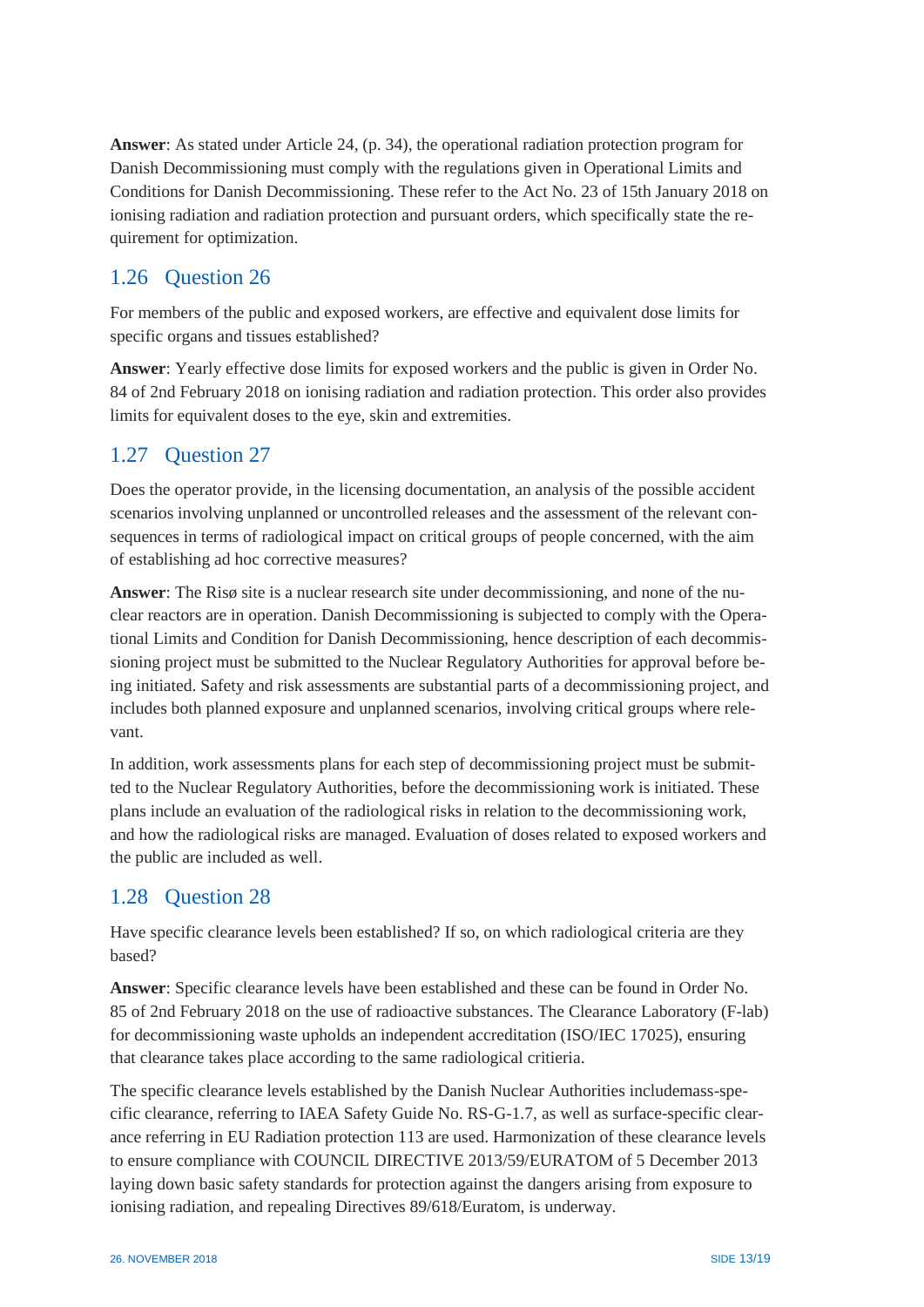### <span id="page-14-0"></span>1.29 Question 29

Does the competent authority perform any independent control on the measurements performed by operators for the verification of clearance levels?

To avoid dilution of the activity concentration in the materials to be measured for clearance, does the competent authority have established the quantity, in terms of volume or mass, for the measurement of the materials (metals, cement rubbles, soil,..)?

**Answer**: It has not been a practice for the Nuclear Regulatory Authority to perform independent verification measurements of measurements performed by the Cleareance Laboratory at Danish Decommissioning (the operator), as the Cleareance Laboratory holds an independent accreditation initially granted by DANAK in 2007. This was confirmed during the latest audit in 2016. The Clearance Laboratory for decommissioning waste was established by Danish Decommissioning in response to a requirement from the Regulatory Body, specifying quantities (volume and mass), as well as applicable methods to be employed in the clearance process.

The clearance levels for radioactive substances are given in Order No. 85 of 2nd February 2018 on the use of radioactive substances. § 14 in Order No. 85/2018 further stipulates that it is illegal to dilute radioactive materials in order to fulfil the level for exemption from licensing or notification.

#### <span id="page-14-1"></span>1.30 Question 30

The report says that since the Fifth National Report was published, a total mass of 60 tons of material has passed the clearance criteria and has been released from regulatory control. How many tons of the material was reused or recycled?

**Answer**: The cleared materials - mostly concrete - have been reused.

#### <span id="page-14-2"></span>1.31 Question 31

The issue of disused sealed sources being found in metal scrap was presented in your report. You prepared and distributed to the scrap dealers some advisory material. Have you published anything on your webpages or have you provided any "awareness raisings" so far? Have you also approached smaller entities/companies?

**Answer**: The Danish Health Authority published a Guideline on radioactive substances in metal scrap in 2002, which is available through the authority's webpage (http://www.sst.dk/~/media/71F88AF5CEEA4E7FA043B9C8FC0F3E92.ashx). The guideline is intended for scrap dealers of all sizes. This guideline is currently under revision as part of implementing the new legislation. As soon as, the new version is ready, it will be available through the authority's webpage. It will also be distributed through an e-mail directory directly to all registered the scrap dealers.

#### <span id="page-14-3"></span>1.32 Question 32

Due to this prescribed responsibility of the private sector in such a sensitive area of security of the whole country, what is the possible relation/responsibility between the Ministry of Health and the Danish Emergency Management Agency? Who is responsible for the National Radiological Emergency Planning and who is responsible for decision making?

**Answer**: The sector based responsibility referred to under article 25 relates to the responsibilities of state entities and not private sector operators. The Danish Emergency Preparedness and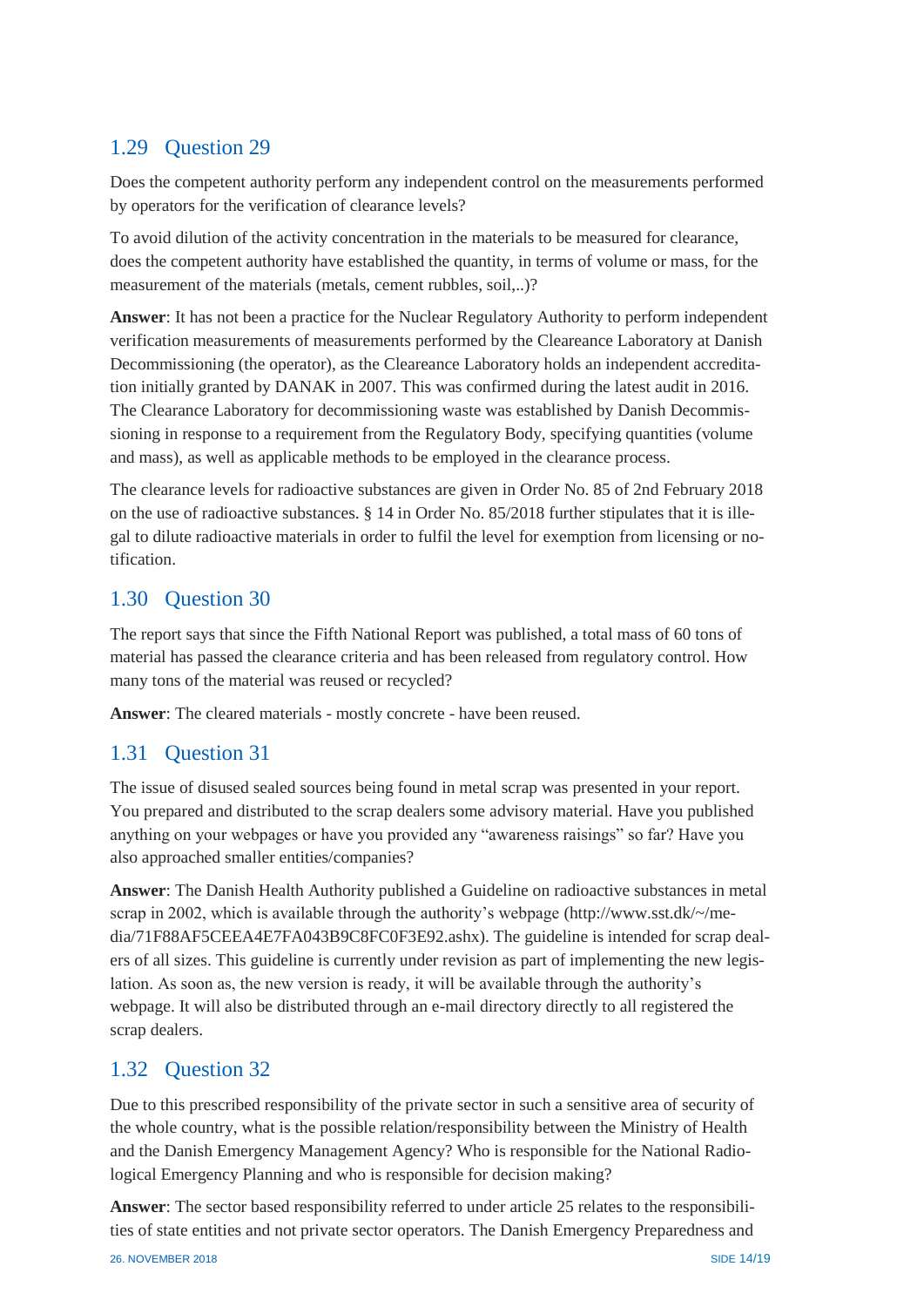Response is organized in accordance with a standard coined the ""sector principle""; stating that the authority, company or institution in charge of a sector under normal conditions, is also responsible for that sector in case of a major accident or disaster. The sectorial responsibility covers all critical functions and tasks that are imposed by law, politically or administratively - including planning for the continuity of functions within the sector of responsibility if an extraordinary event occurs.

The Danish Health Authority, under the ministry of Health and the Danish Emergency Management Agency, under the Ministry of Defence are independent authorities, contributing to the emergency preparedness and response within different sectors of expertise.

In matters relating to radiation protection and safety concerning the nuclear facilities under decommissioning, the Danish Emergency Management Agency refers to the Minister of Health together with the Danish Health Authority.

With respect to nuclear accidents the Danish Emergency Management Agency, is responsible for the coordination of emergency plans for the various sectors and for the radiation monitoring and prognoses of atmospheric dispersion of radionuclides. On the basis of radiation monitoring data and prognoses, the Danish Health Authority is responsible for the assessments of risks to health and for recommendations with relevance to health for instance on distribution of iodine, staying indoors or evacuation.

As regards radiological incidents and accidents - other than nuclear accidents - the Danish Health Authority is responsible for planning, radiation monitoring and emergency management - as well as assessments and recommendations with relevance to health. For radiation monitoring tasks the Danish Health Authority may however request the assistance of the Danish Emergency Management Agency.

#### <span id="page-15-0"></span>1.33 Question 33

Danish Decommissioning was certified according to ISO 9001 in June 2004 and implemented the requirements regarding IT security according to ISO 27001.

The Clearance Laboratory (F-lab) for decommissioning waste upholds an independent accreditation (ISO/IEC 17025) of the lab.

Are the requirements of IAEA standards related to the management systems also considered when establishing and implementing the management system?

Does the Danish legislation define what requirements should be considered when establishing and implementing the management system?

**Answer**: The Operational Limits and Conditions for Danish Decommissioning require that decommissioning tasks are planned and conducted with reference to IAEA publications (the reader is referred to Chapter 2 in Operational Limits and Conditions for Danish Decommissioning). Danish legislation does not define specific requirements to be considered when establishing and implementing a management system, but does require basic features of a management system to be in place, specifying roles and responsibilities of the operator. The management system has been subjected to inspections by the Nuclear Regulatory Authorities, and supplementary orders have been given regarding data security, in casu, concerning regular extra backup procedures.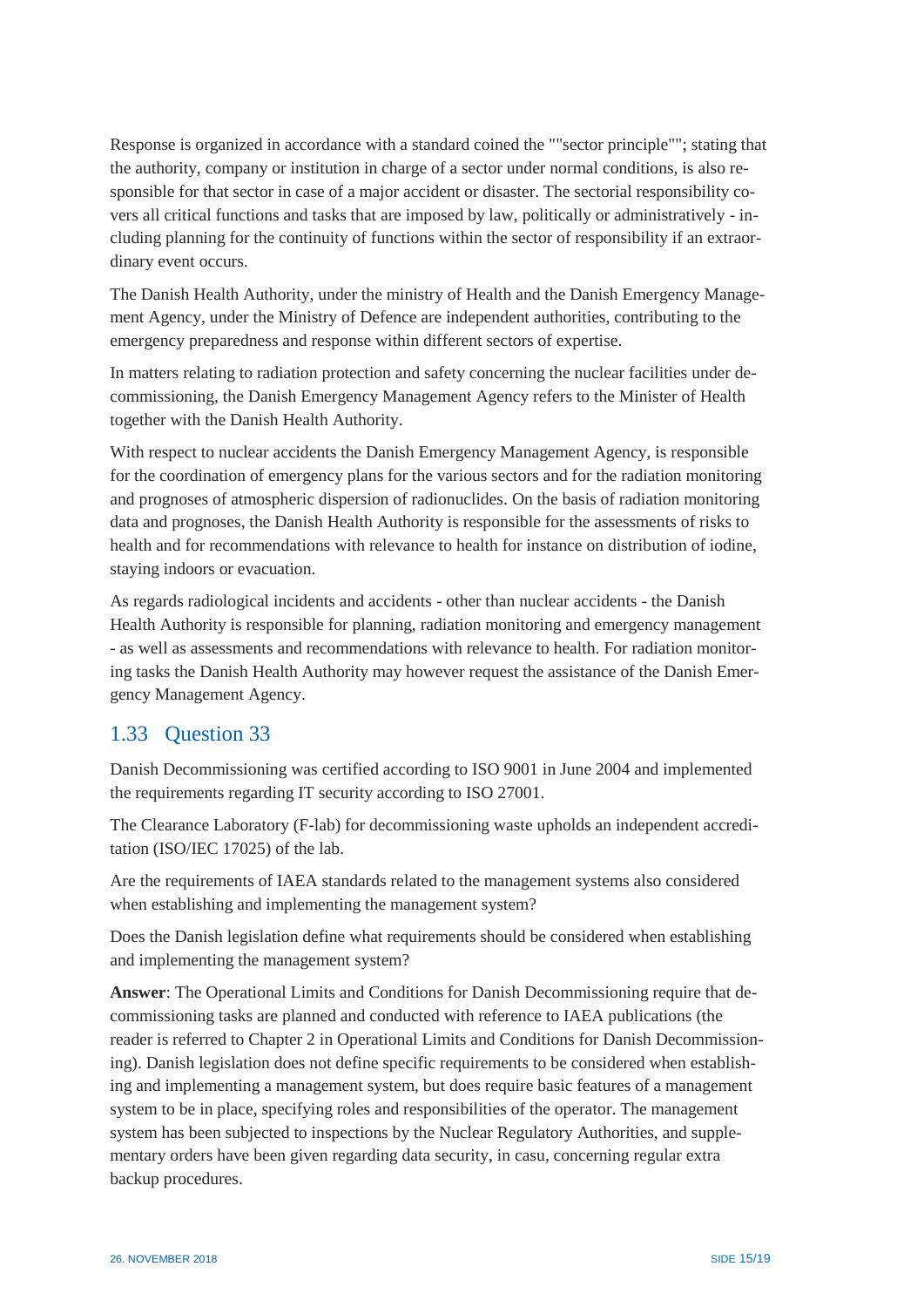# <span id="page-16-0"></span>1.34 Question 34

What kind of available techniques do you use for radioactive discharges of water?

Do you perform radiation monitoring of the marine environment?

What types of measures are carried out in the vicinity of the Roskilde Fjord in order to protect the population living there from radiation? Is radiation environmental monitoring of the water and fish carried out there?

**Answer**: Water from the waste water treatment plant is monitored for activity before the water is discharged to Roskilde Fjord.

The following analyses are performed for activity content in different types of samples:

- Air samples at the Risø site by gamma-spectroscopy (weekly)
- Rainfall samples at the Risø site by gamma-spectroscopy (monthly)
- Rainfall sample at the Risø site for tritium content (monthly)
- Sediment samples from Roskilde Fjord by gamma spectroscopy (annually)
- Water samples from Roskilde Fjord for tritium content (every third month)
- Water samples from Roskilde Fjord for Cs-137 content by gamma spectroscopy (annually)
- Grass samples at the Risø site by gamma spectroscopy (monthly)
- Grass samples outside the Risø site to a distance of 16 km by gamma spectroscopy (every third month)
- Sea plant samples from Roskilde Fjord by gamma spectroscopy (annually)
- Discharge water from the Waste Treatment Plant for total beta-activity (weekly)
- External radiation at the Risø site by scintillation counters and TL-dosimeters (annually).

#### <span id="page-16-1"></span>1.35 Question

The report states "At the Waste Management Facility, Am-241 sources are taken out of the smoke detectors and stored in dedicated waste containers, ready for further management.

What is the 'further management' referred to? Do the arrangements also apply in Greenland, as the Greenland section of the report suggests that there no sources in Greenland?

To note, the Danish report is in two separate, back-to-back reports: one for Denmark and one for Greenland. This comment relates to Section J, Page 45 (Denmark), Section J, Page 23 (Greenland).

**Answer**: The Waste management Facility at the Risø site handles smoke detectors containing Am-241 sources collected in only Denmark. The term further management means that the Am-241 sources will be conditioned for further long-term storage in Denmark. However, DD is also looking into the possibility of reusing the Am-241 sources.

An update is ongoing in Greenland.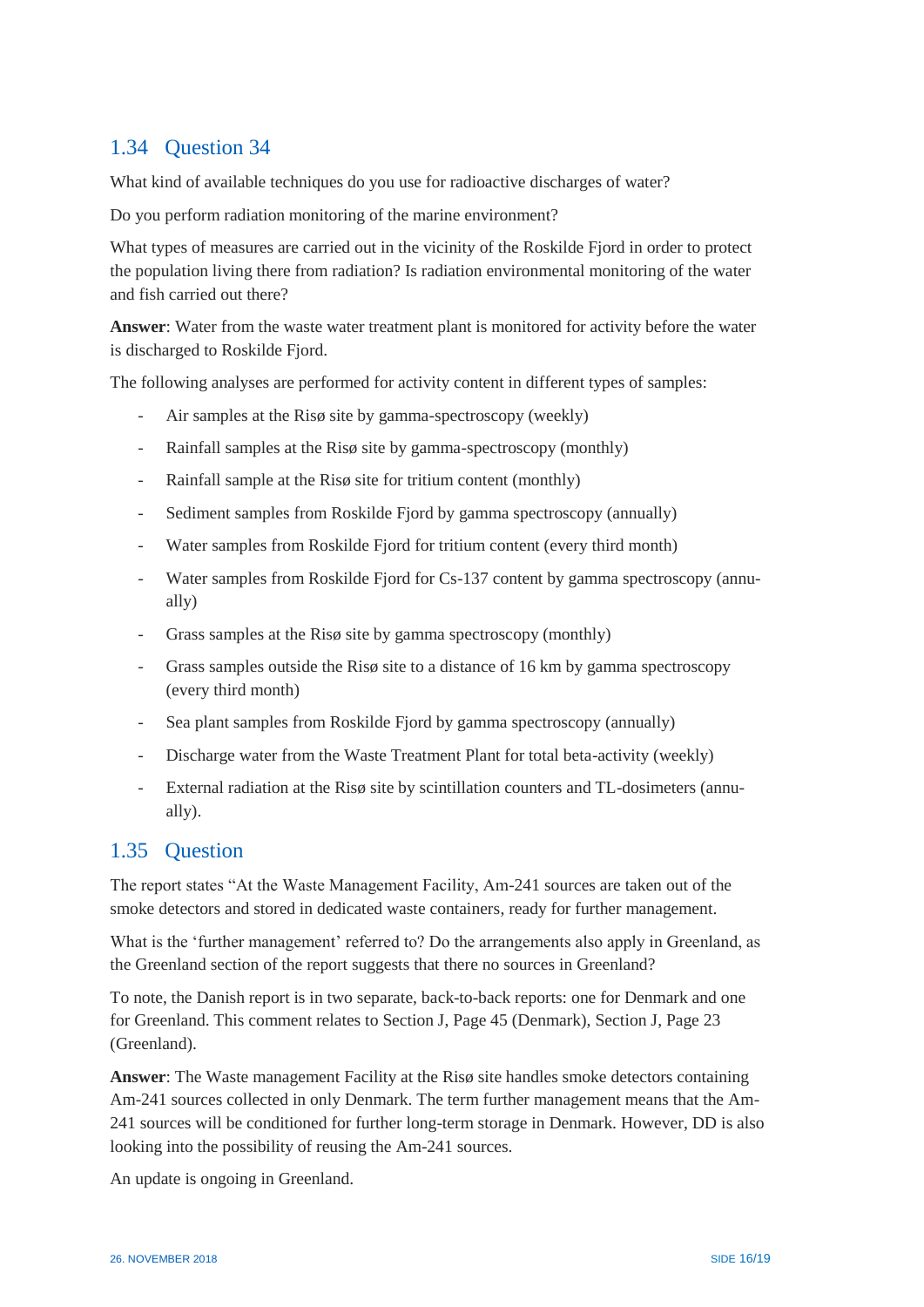# <span id="page-17-0"></span>1.36 Question 36

Reference is made to the European Council Directive on the supervision and control of shipments of radioactive waste and spent fuel (Council Directive 2006/117/Euratom). Are any shipments also subject to an intergovernmental agreement under Article 4(4) of the European Council Directive on the safe management of spent fuel and radioactive waste (Council Directive 2011/70/Euratom)? If so, please provide details.

**Comment**: The Danish report states "The European Council has adopted Directive 2006/117/Euratom of 20 November 2006 on the supervision and control of shipments of radioactive waste and spent fuel. Denmark implemented this directive in Order no. 1175 of 25 December 2008 replacing Order no. 969 of 13 December 1993 on international transfer of radioactive waste. The directive and the Order cover all shipments of radioactive waste and spent fuel, whether it is intended for disposal or for reprocessing." No mention is made of Article 4(4) of Council Directive 2011/70/Euratom.

**Answer**: No shipments are subject to an intergovernmental agreement under Article 4(4) of the European Council Directive on the safe management of spent fuel and radioactive waste (Council Directive 2011/70/Euratom. As stated in Section G, Denmark has since the Fifth Review Meeting continued the search for an international solution regarding the spent fuel from the research reactor DR 1 and 233 kg of experimentally produced and irradiated spent fuel. Until now this effort has proven unsuccessful. Furthermore, in section H.2.3 it is stated that, in early 2015, the Ministry of Foreign Affairs reported that it did not consider the undertaking of export of the total inventory of radioactive waste realistic. It was found that technical issues, national legislation and/or political considerations in the countries explored presented major obstacles for the proposed export solution. However, should any such option become realistic and result in intergovernmental agreements under Article 4(4), such arrangements will be reported.

## <span id="page-17-1"></span>1.37 Question

**Comment**: The report states: *Two new bodies were created to accommodate public interest in the process towards a long-term solution for radioactive waste management: a Contact Forum and a Panel of Independent Experts*.

*The Contact Forum was formed to facilitate regular interaction between key stakeholders in the process such as: concerned citizens' groups, environmental NGOs, representatives of local government agencies, radiation protection and emergency management authorities, Danish Decommissioning, Geological Survey of Denmark and Greenland and the Agency for Institutions and Educational Grants. The Contact Forum consists of 17 members who convene approximately every third month. Minutes of the meetings are made public on the website of the Ministry of Higher Education and Science.*

*The Panel of Independent Experts was formed to address the need in the public to get access to independent and scientifically vetted information on radioactive waste management. The panel consists of seven scientists from Danish universities, appointed by the Danish Council for Independent Research. The panel members cover the following disciplines: Nuclear Physics/Nuclear Energy, Radioactive Waste Management, Health Physics/Radiation Protection, Environment Assessment, Environmental Law, Public Governance, and General Ethics. The panel replies to questions raised by the public. Questions are invited every month, with replies to be submitted*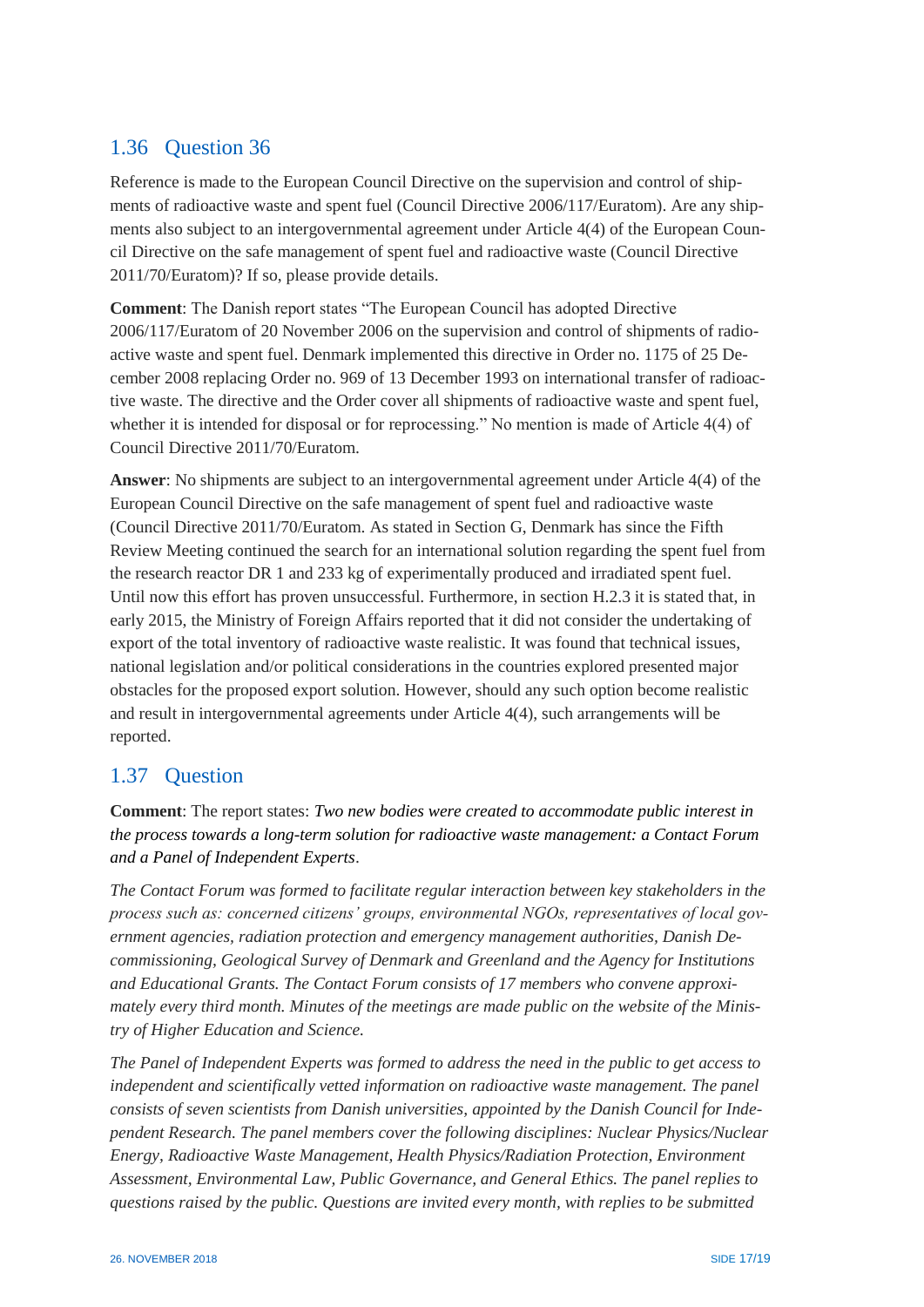*by the panel in the following month. Questions and answers are posted on the website of the Ministry of Higher Education and Science.*

This is considered good performance in involving stakeholders in the process towards a longterm solution for radioactive waste management.

**Answer**: The comment is acknowledged with thanks.

#### <span id="page-18-0"></span>1.38 Question 38

The report states: *As described in the Guidelines regarding the Form and Structure of National Reports, (INFCIRC/604 rev. 3, 18 December 2014) duplication within the reporting, including repetition of former reports, should be avoided. At the same time it is stated that the report should be a stand-alone report. Consequently, Denmark has in this report decided to focus on what is considered highlights and new developments since the National Report from the Fifth Review Meeting. Readers wishing a more detailed description of the Danish practices and understanding of the development before 2015 will find the former reports as well as the questions and answers submitted via the homepage for the Joint Convention*.

The peer review process would be more effective if current – policies, practices, legislation, etc., were set out concisely in each report, without excessive referencing to previous reports.

**Comment**: Denmark's is the only report that says in a number of sections "read our previous reports…" For example on policy and practices (section B) it says "Please refer to the previous National Reports" and a couple of short paragraphs – the analogous section in the UK report is 22 pages. Section E (Legislative and Regulatory System) is also only one page (UK's is 26 pages).

**Answer**: Denmark acknowledges the comment regarding the format of the 6<sup>th</sup> National Report from the Unity of the Realm.

#### <span id="page-18-1"></span>1.39 Question 39

The Panel of Independent Experts was formed to address the need in the public to get access to independent and scientifically vetted information on radioactive waste management. Please provide a perspective on the success of this Panel and stakeholder satisfaction with the process.

**Answer**: The Panel of Independent Experts has responded to 25 questions and comments from August 2016 till present (April 2018). The questions have been posed by environmental NGOs (11 questions), concerned citizens' groups (6 questions) and interested individuals (8 questions). Issues have ranged from legal conditions of radioactive waste disposal and technical definitions and practices of waste management to ethical considerations regarding burdens on future generations.

It is acknowledged by stakeholders that the present panel members were appointed by the Danish Council for Independent Research which operates at arm's length of the Danish Government. The composition of the panel has benefitted from interaction with stakeholders, resulting in the inclusion of a panel member specialising in ethics.

Stakeholder satisfaction with the process has been varied, as was to be expected. Some stakeholders would have preferred to have had specific foreign experts included on the panel. However, this would have collided with the principle of delegating the powers of appointment exclusively to the Danish Council of Independent Research. As an alternative, dialogue with foreign experts has been facilitated through the Contact Forum, as part of the Forum's meetings.